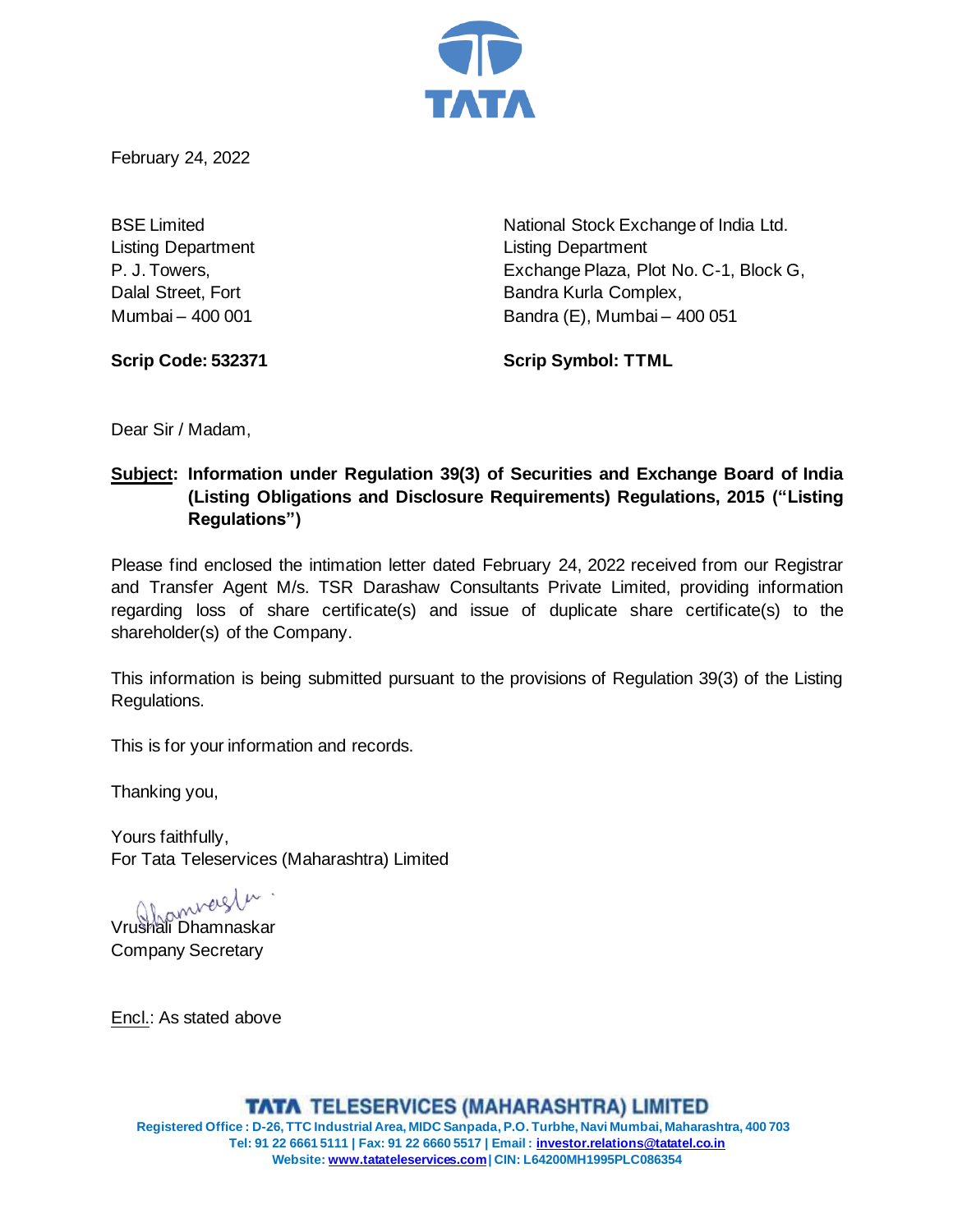

**National Stock Exchange of India Ltd. Date :-24/02/2022 Exchange Plaza Plot No.c-1, G-Block IFB Centre Bandra-Kurla Complex Bandra (East), Mumbai 400051 Maharashtra India**

**Attn : The Secretary of Stock Exchange**

Dear Sir[s]/Madam,

UNIT : Tata Teleservices (Maharashtra) Limited RE : LOSS OF SHARE CERTIFICATES.

We have to advise you to place the appended Notice regarding loss of Certificate[s] for attention of the Members of the Exchange, with instructions that they communicate to us immediately if they are in <sup>a</sup> position to give us information relating to any transaction or whereabouts of the original certificate[s].

## **This is computer generated letter and does not require signature.**

**TSR DARASHAW CONSULTANTS PRIVATE LIMITED**

(Subsidiary of Link Intime India Private Limited) C-101, 1st Floor, 247 Park, Lal Bahadur Shastri Marg, Vikhroli (West), Mumbai - 400083 CIN - U74999MH2018PTC307859 Tel.: +91 22 6656 8484 Fax : +91 22 6656 8494 E-mail : [csg-unit@tcplindia.co.in](mailto:csg-unit@tcplindia.co.in) Website : <https://www.tcplindia.co.in>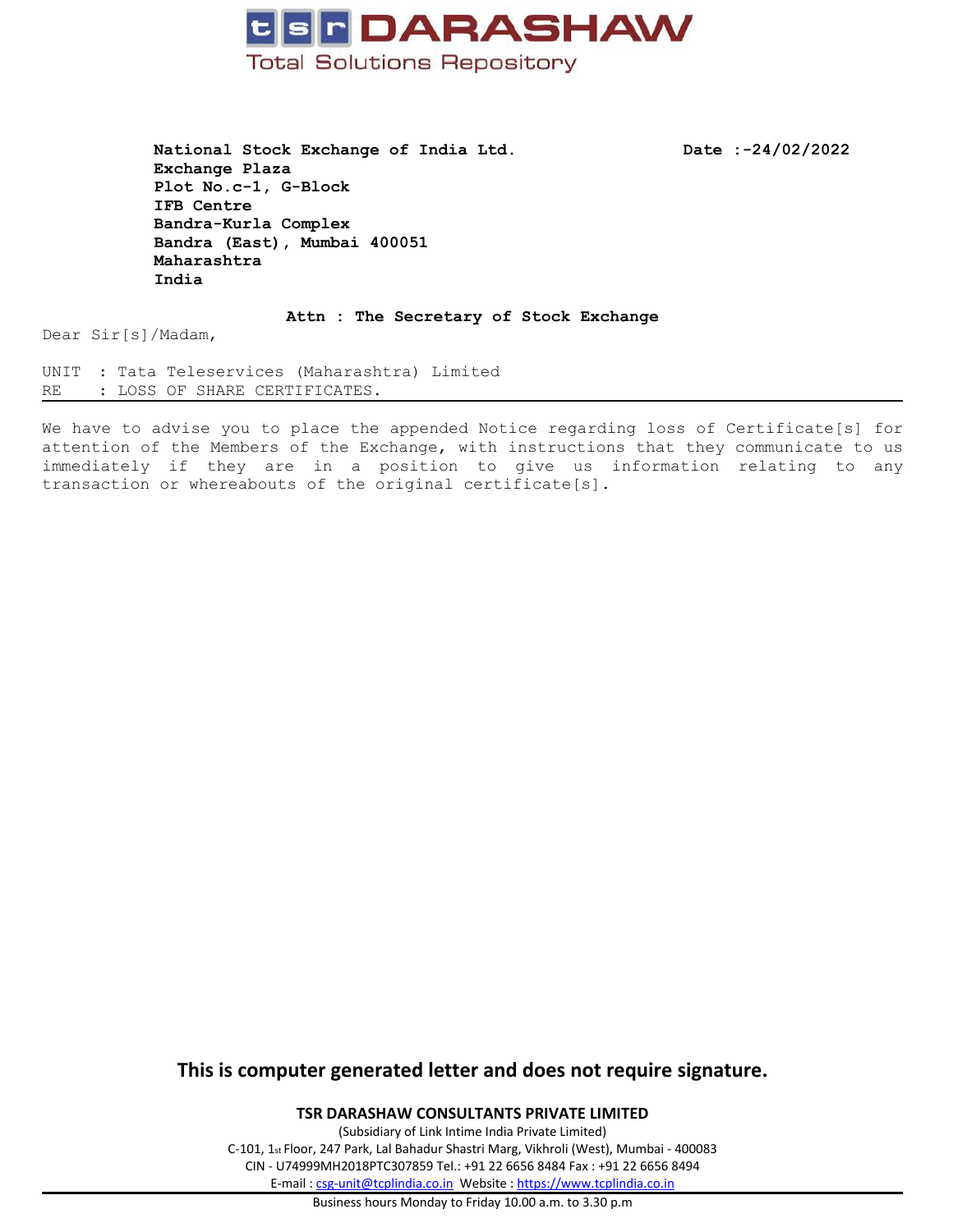

#### **NOTICE Tata Teleservices (Maharashtra) Limited Regd. Off : D-26, TTC INDUSTRIAL AREA MIDC SANPADA P.O TURBHE NAVI MUMBAI MAHARASHTRA 400703**

NOTICE is hereby given that the certificate[s] for the under mentioned securities of the Company has / have been lost / mislaid and holder[s] of the said securities has/have applied to the Company to issue duplicate certificate[s]. Any person who has a claim in respect of the said securities should lodge such claim with the Company at the Registered Office, within 15 days from this date, else the Company will proceed to issue duplicate certificate[s] without further intimation.

| Folio No.  | Name of the holders (Inc Joint | Shares of Rs. 10.00/- | Certificate | Distinctive Nos.      |
|------------|--------------------------------|-----------------------|-------------|-----------------------|
|            | Holders)                       | each                  | No.         |                       |
| HMM0024374 | MADHULIKA GUPTA                | 100                   | 82937       | 1391646462-1391646561 |
|            |                                | 100                   | 82938       | 1391646562-1391646661 |

**Date :- 24/02/2022**

**Place :- Mumbai**

**This is computer generated letter and does not require signature.**

**TSR DARASHAW CONSULTANTS PRIVATE LIMITED**

(Subsidiary of Link Intime India Private Limited) C-101, 1st Floor, 247 Park, Lal Bahadur Shastri Marg, Vikhroli (West), Mumbai - 400083 CIN - U74999MH2018PTC307859 Tel.: +91 22 6656 8484 Fax : +91 22 6656 8494 E-mail : [csg-unit@tcplindia.co.in](mailto:csg-unit@tcplindia.co.in) Website : <https://www.tcplindia.co.in>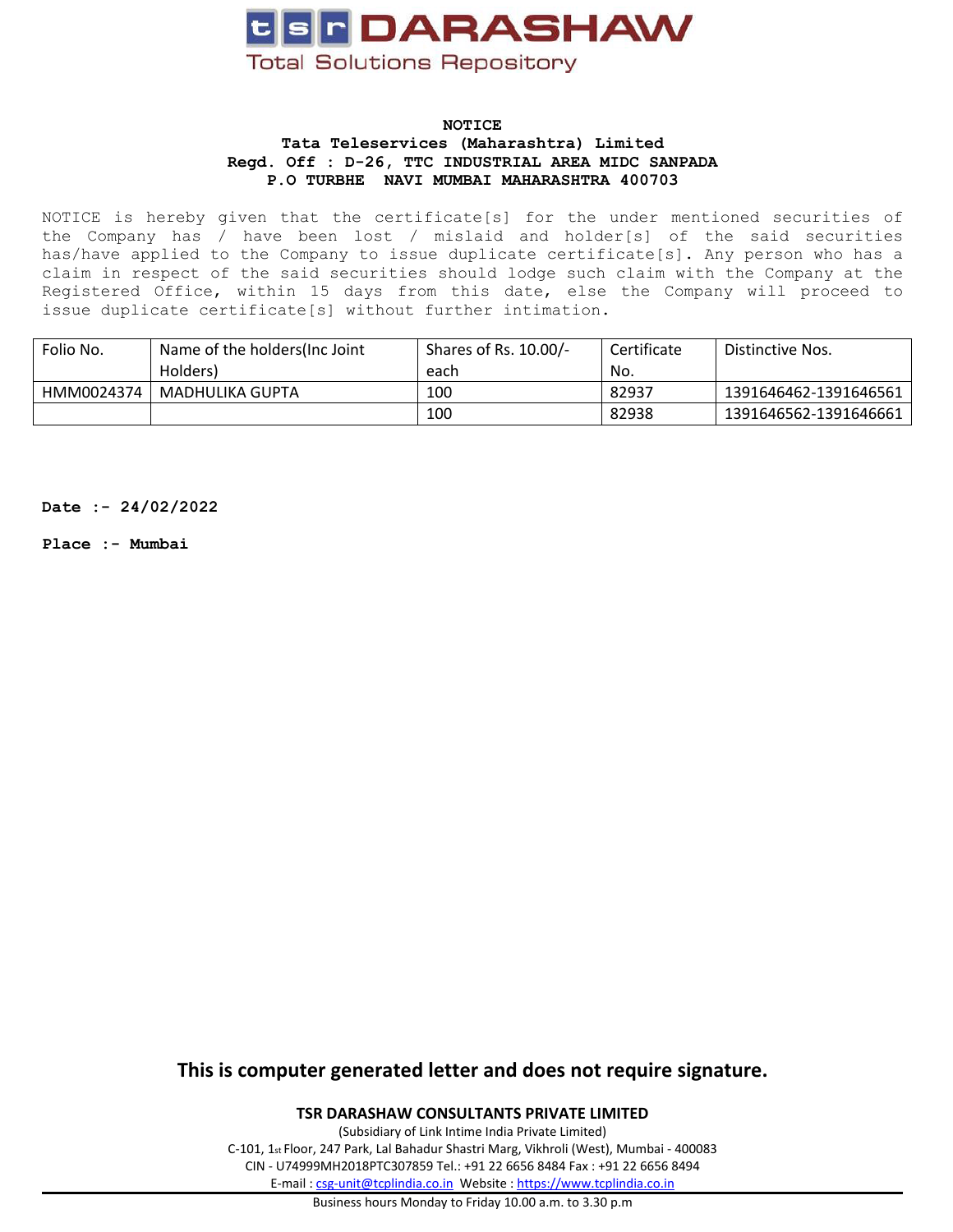

**BSE LIMITED Date :- 24/02/2022 PHIROZE JEEJEEBHOY TOWERS DALAL STREET FORT MUMBAI MAHARASHTRA INDIA 400001**

### **Attn : The Secretary of Stock Exchange**

Dear Sir[s]/Madam,

UNIT : Tata Teleservices (Maharashtra) Limited RE : LOSS OF SHARE CERTIFICATES.

We have to advise you to put the appended Notice regarding loss of Certificate[s] for attention of the Members of the Exchange, with instructions that they communicate to us immediately if they are in <sup>a</sup> position to give us information relating to any transaction or whereabouts of the original certificate[s].

## **This is computer generated letter and does not require signature.**

**TSR DARASHAW CONSULTANTS PRIVATE LIMITED**

(Subsidiary of Link Intime India Private Limited) C-101, 1st Floor, 247 Park, Lal Bahadur Shastri Marg, Vikhroli (West), Mumbai - 400083 CIN - U74999MH2018PTC307859 Tel.: +91 22 6656 8484 Fax : +91 22 6656 8494 E-mail : [csg-unit@tcplindia.co.in](mailto:csg-unit@tcplindia.co.in) Website : <https://www.tcplindia.co.in>